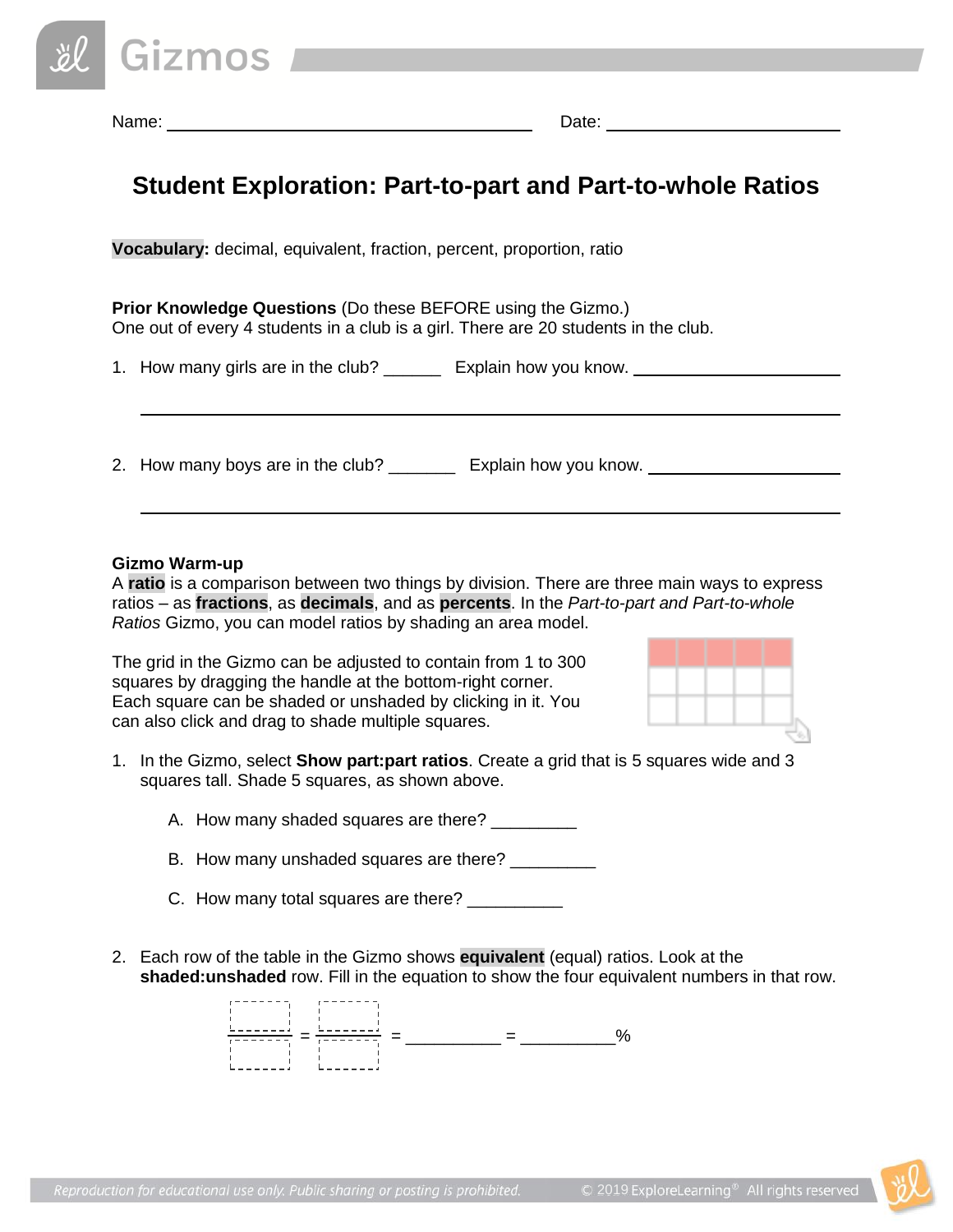| <b>Activity A:</b>  | Get the Gizmo ready:                                | shaded: total                 |
|---------------------|-----------------------------------------------------|-------------------------------|
| <b>Using ratios</b> | • Click Clear.<br>• Select Show part: whole ratios. | unshaded: total<br>0.2<br>0.0 |

- 1. One out of every 4 students in a club with 20 members is a girl. To model the club, create a grid with 20 squares and shade 5 squares.
	- A. What do the 20 squares in the grid represent?
	- B. What do the 5 shaded squares represent?
	- C. How many squares are unshaded? \_\_\_\_\_\_\_ What do they represent?
- 2. The table in the Gizmo shows two different ratios **shaded:total** and **unshaded:total**. Fill in the table below to show the four equivalent numbers modeled by each ratio.

|                | <b>Fraction</b> | <b>Simplified</b><br>fraction | <b>Decimal</b> | <b>Percent</b> |
|----------------|-----------------|-------------------------------|----------------|----------------|
| shaded:total   |                 |                               |                |                |
| unshaded:total |                 |                               |                |                |

- 3. Each ratio in the table can be described in terms of girls, boys, and total members.
	- A. Fill in the blanks with girls, boys, or total members to describe the **shaded:total** and **unshaded: total** ratios.

| shaded:total |  |  |
|--------------|--|--|
|              |  |  |

| unshaded:total |  |
|----------------|--|
|----------------|--|

B. The first fraction shown in each row is unsimplified and the second is simplified. What does the unsimplified fraction tell you that the simplified fraction does not?

C. Can either of these ratios ever be greater than 1? \_\_\_\_\_\_\_\_\_\_\_\_ Explain. \_\_

## **(Activity A continued on next page)**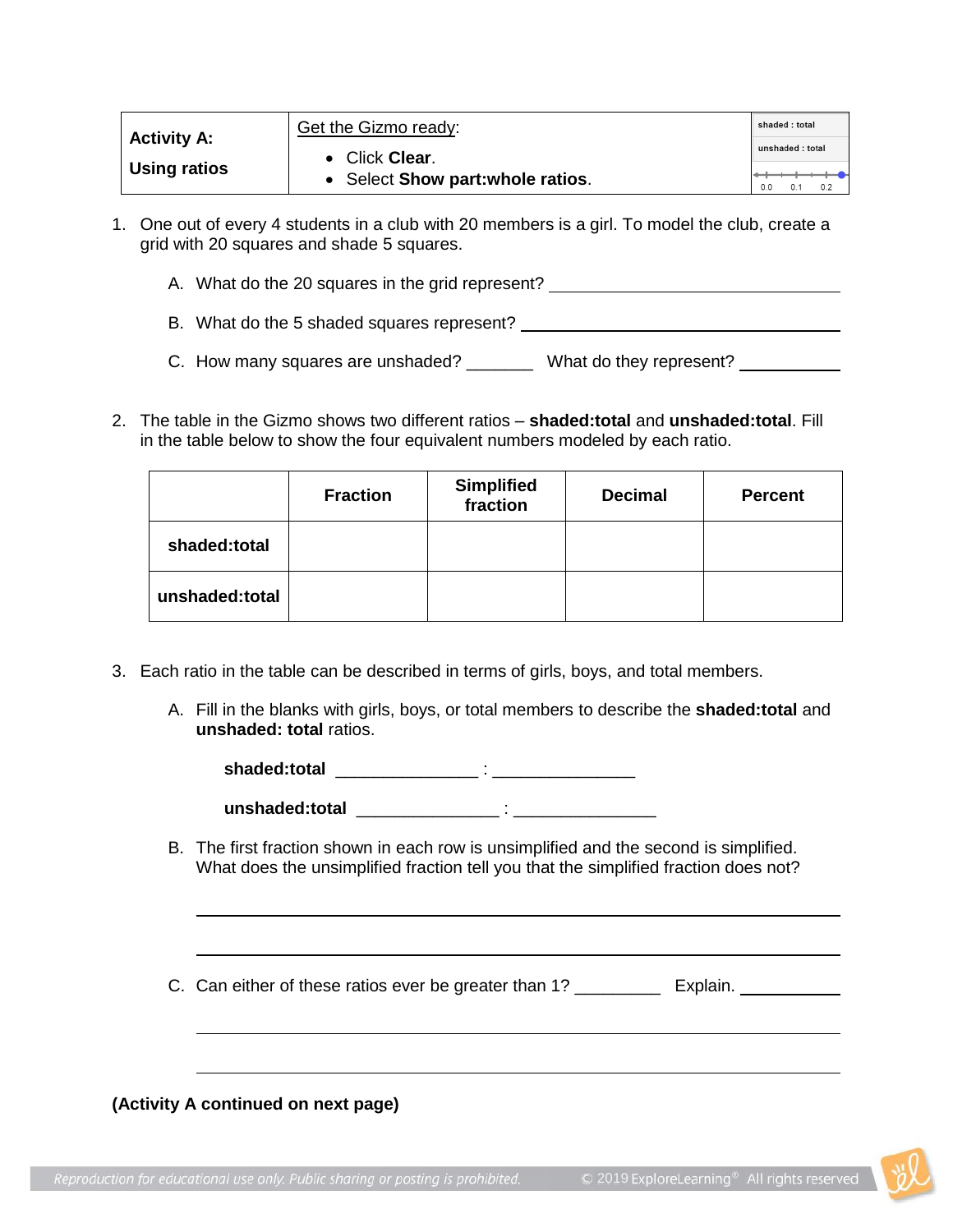#### **Activity A (continued from previous page)**

4. Five more girls join the club. There are now 25 members and 10 girls. Model the new club membership in the Gizmo. Select **Show part:part ratios**. Fill in the table below to show the four equivalent numbers modeled by each ratio.

|                 | <b>Fraction</b> | <b>Simplified</b><br>fraction | <b>Decimal</b> | <b>Percent</b> |
|-----------------|-----------------|-------------------------------|----------------|----------------|
| shaded:unshaded |                 |                               |                |                |
| unshaded:shaded |                 |                               |                |                |

\_\_\_\_\_\_\_\_\_\_\_\_\_\_\_\_\_\_\_\_\_\_\_\_\_\_\_\_\_ : \_\_\_\_\_\_\_\_\_\_\_\_\_\_\_\_\_\_\_\_\_\_\_\_\_\_\_\_\_

\_\_\_\_\_\_\_\_\_\_\_\_\_\_\_\_\_\_\_\_\_\_\_\_\_\_\_\_\_ : \_\_\_\_\_\_\_\_\_\_\_\_\_\_\_\_\_\_\_\_\_\_\_\_\_\_\_\_\_

- 5. Each ratio in the table above can be described in terms of girls, boys, and total members.
	- A. Fill in the blanks with words to describe the **shaded:unshaded** ratio.
	- B. How does the **shaded:unshaded** ratio compare to 1?

What does this tell you?

- C. Fill in the blanks with words to describe the **unshaded:shaded** ratio.
- D. How does the **unshaded:shaded** ratio compare to 1?

What does this tell you?

6. Try to figure out how many boys and girls are in each club. Then check your answers in the Gizmo. (Note: The last one cannot be modeled in the Gizmo.)

| A. Total students = 100; boys:total students = $\frac{1}{4}$ boys = ________ girls = ___   |                                           |  |
|--------------------------------------------------------------------------------------------|-------------------------------------------|--|
| B. Total students = $27$ ; girls: total students = $2:3$                                   | boys = _____________ girls = _____        |  |
| C. Total students = $12$ ; boys: girls = $1:1$                                             | boys = ______________ girls = ___________ |  |
| D. Total students = 16; girls:boys = $\frac{3}{4}$                                         | boys = ______________ girls = ______      |  |
| E. Total students = 350; boys:total students = $\frac{4}{5}$ boys = _______ girls = ______ |                                           |  |

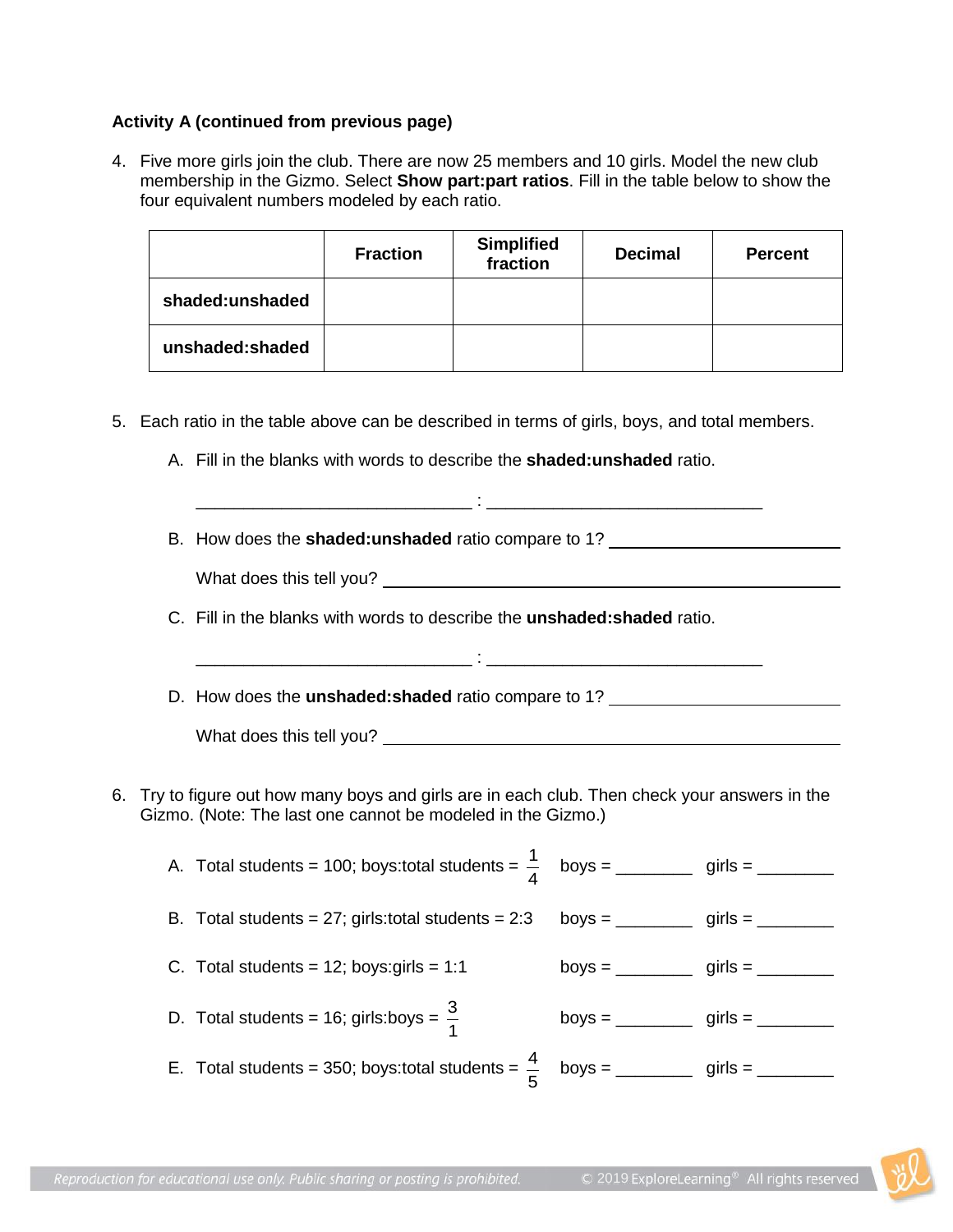| <b>Activity B:</b> | Get the Gizmo ready: |  |  |  |
|--------------------|----------------------|--|--|--|
| <b>Proportions</b> | • Click Clear.       |  |  |  |

- 1. There are 15 girls and 10 boys in a club. Use the Gizmo to model this club.
	- A. How many total squares did you use?
	- B. How many squares did you shade?
	- C. How many squares are unshaded?
- 2. Select **Show part:whole ratios**. Each equation shown in the **Fraction** column shows two equivalent ratios and is called a **proportion**.
	- A. Write a proportion that describes the girls: total students ratio.  $\frac{1}{1}$
	- B. The simplified fraction tells us that there are 3 girls for every 5 students. How many

| boys are there for every 5 students? | How do you know? |
|--------------------------------------|------------------|
|                                      |                  |

C. Suppose the club is split into groups of 5. The girls:boys ratio for each group is the same as it is for the entire club. How many girls and boys are in each group?

 $qirls =$  boys =

- 3. Another club has the same girls:total students ratio. There are 15 students in this club.
	- A. You can find the number of girls in this club by using this proportion: 15 ? 5  $\frac{3}{2} = \frac{?}{!}$ .

What is the missing number? \_\_\_\_\_\_\_\_\_ How did you find it? \_\_\_\_\_\_

- B. Write a proportion you can use to find the number of boys.  $\frac{1}{1}$
- C. How many boys are in the club? Check your answer in the Gizmo.

## **(Activity B continued on next page)**